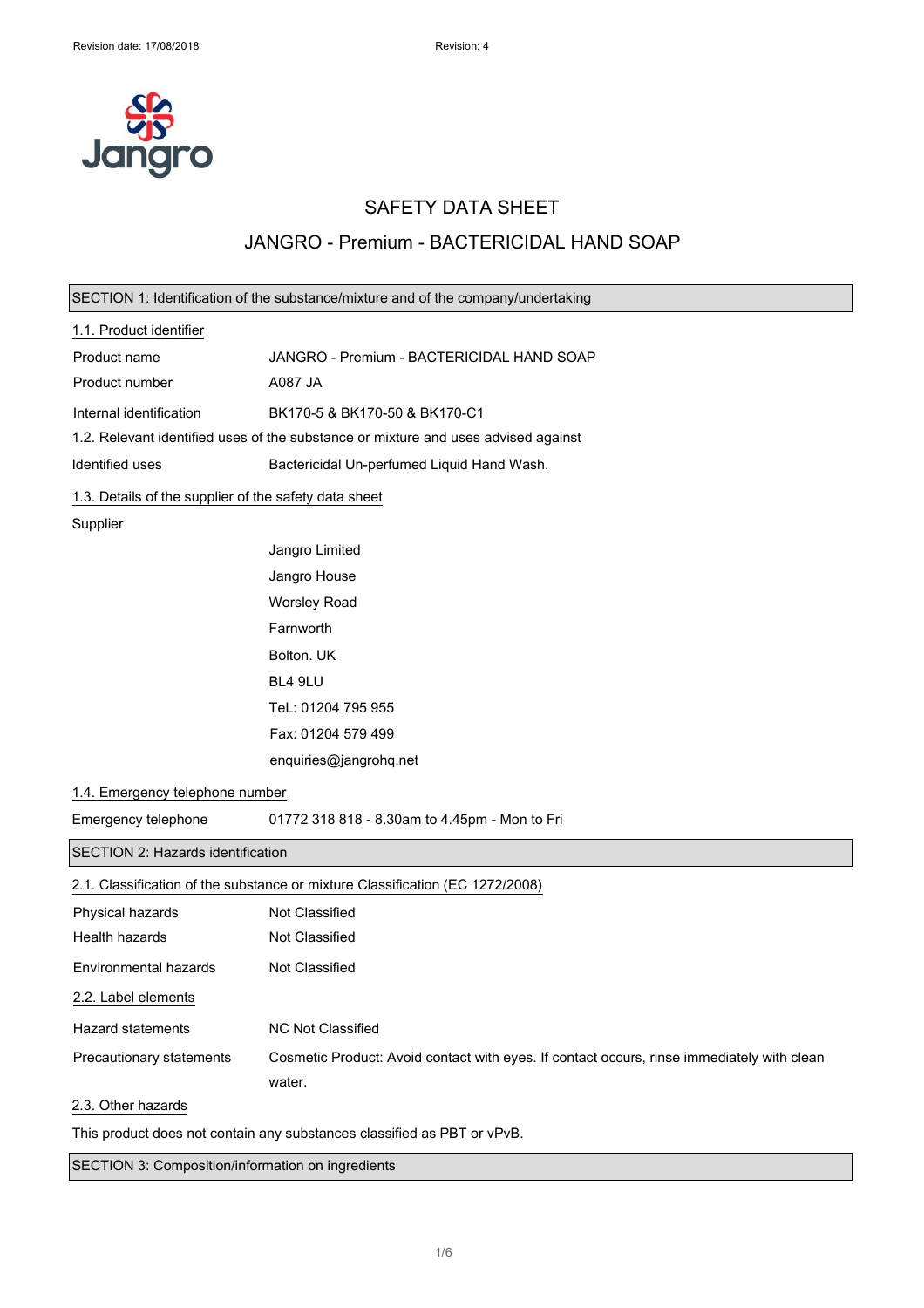### 3.2. Mixtures

Composition comments The ingredients are present in non-hazardous concentrations. A087 is a Cosmetic Product which contains: Aqua, Caprylyl/Capryl Glucoside, Glycerin, Lauramine Oxide, Hydroxyethyl Cellulose, Chlorhexidine Digluconate, Lactic Acid, Sodium Lactate, Allantoin, Benzyl Alcohol, Chloromethylisothiazolinone, Methylisothiazolinone, Triethylene Glycol, Propylene Glycol, Magnesium Chloride, Magnesium Nitrate, CI 42051, CI 19140.

#### SECTION 4: First aid measures

#### 4.1. Description of first aid measures

| Inhalation                                                                      | Unlikely route of exposure as the product does not contain volatile substances. If spray/mist |
|---------------------------------------------------------------------------------|-----------------------------------------------------------------------------------------------|
|                                                                                 | has been inhaled, proceed as follows. Move affected person to fresh air and keep warm         |
|                                                                                 | and at rest in a position comfortable for breathing.                                          |
| Ingestion                                                                       | Do not induce vomiting. Give plenty of water to drink. Get medical attention if any           |
|                                                                                 | discomfort continues.                                                                         |
| Skin contact                                                                    | Rinse with water.                                                                             |
| Eye contact                                                                     | Rinse immediately with plenty of water. Get medical attention promptly if symptoms occur      |
|                                                                                 | after washing.                                                                                |
| 4.2. Most important symptoms and effects, both acute and delayed                |                                                                                               |
| General information                                                             | The severity of the symptoms described will vary dependent on the concentration and the       |
|                                                                                 | length of exposure.                                                                           |
| Inhalation                                                                      | No specific symptoms known.                                                                   |
| Ingestion                                                                       | No specific symptoms known. But - May cause discomfort if swallowed.                          |
| Skin contact                                                                    | No specific symptoms known. But prolonged or excessively repeated skin contact could          |
|                                                                                 | lead to removal of natural oils from skin.                                                    |
| Eye contact                                                                     | No specific symptoms known. Prolonged contact may cause redness and/or tearing.               |
| 4.3. Indication of any immediate medical attention and special treatment needed |                                                                                               |
| Notes for the doctor                                                            | Treat symptomatically.                                                                        |

### SECTION 5: Firefighting measures

5.1. Extinguishing media

Suitable extinguishing media The product is not flammable. Use fire-extinguishing media suitable for the surrounding fire.

#### 5.2. Special hazards arising from the substance or mixture

Specific hazards Thermal decomposition or combustion products may include the following substances: Irritating gases or vapours.

#### 5.3. Advice for firefighters

Special protective equipment Wear positive-pressure self-contained breathing apparatus (SCBA) and appropriate protective for firefighters clothing.

SECTION 6: Accidental release measures

### 6.1. Personal precautions, protective equipment and emergency procedures

Personal precautions Avoid contact with eyes. No special protective clothing. (See Sec 8)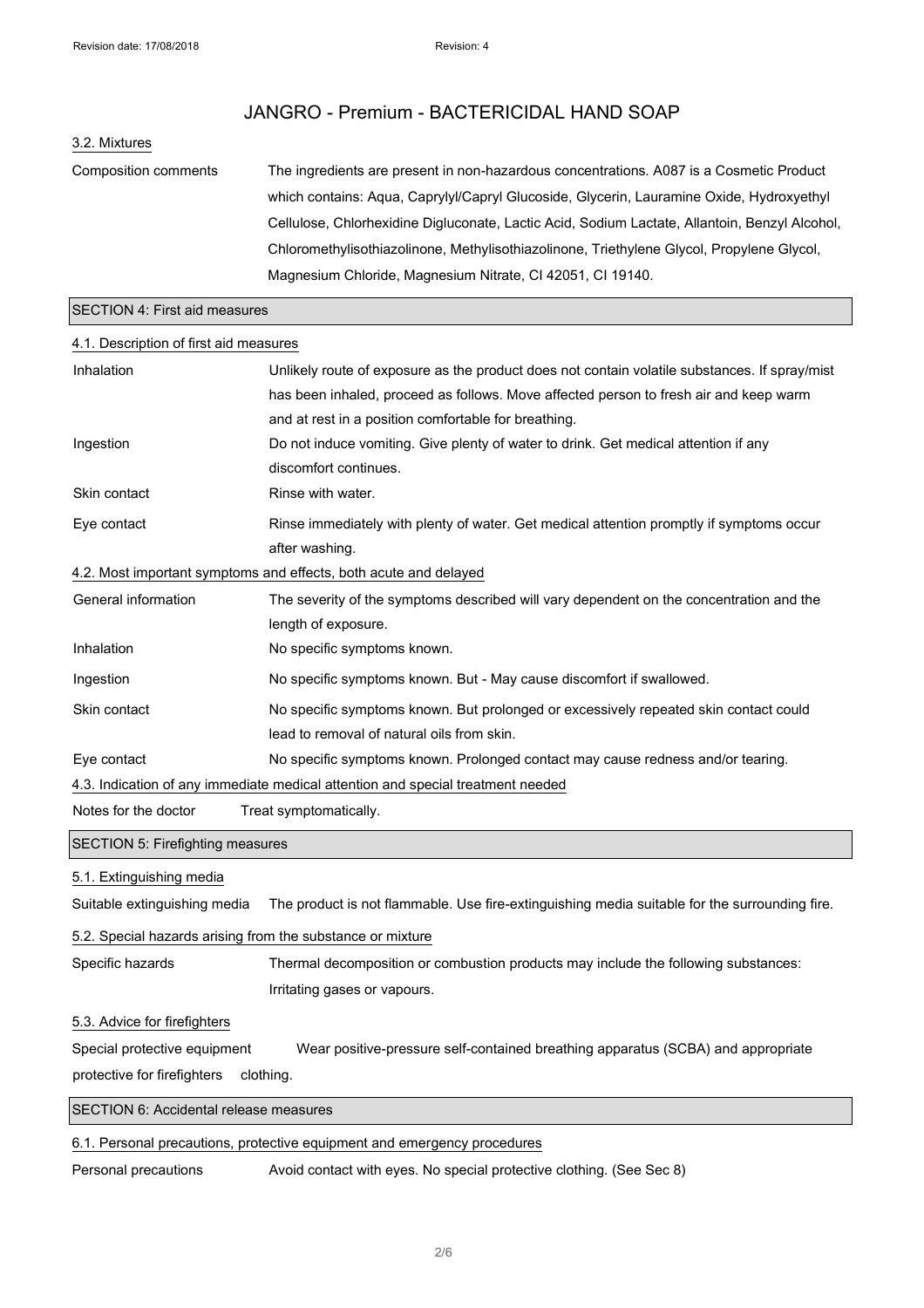# 6.2. Environmental precautions

Environmental precautions Spillages or uncontrolled discharges into watercourses must be reported immediately to the Environmental Agency or other appropriate regulatory body.

### 6.3. Methods and material for containment and cleaning up

Methods for cleaning up Small Spillages: Flush away spillage with plenty of water. Large Spillages: Contain and absorb spillage with sand, earth or other non-combustible material. Collect and place in suitable waste disposal containers and seal securely.

### 6.4. Reference to other sections

| Reference to other sections                                | For personal protection, see Section 8.                                                   |  |
|------------------------------------------------------------|-------------------------------------------------------------------------------------------|--|
| SECTION 7: Handling and storage                            |                                                                                           |  |
| 7.1. Precautions for safe handling                         |                                                                                           |  |
| Usage precautions                                          | No specific recommendations.                                                              |  |
|                                                            | 7.2. Conditions for safe storage, including any incompatibilities                         |  |
| Storage precautions                                        | Keep only in the original container in a cool, well-ventilated place. Store away from the |  |
|                                                            | following materials: Oxidising materials.                                                 |  |
| 7.3. Specific end use(s)                                   |                                                                                           |  |
| Specific end use(s)                                        | The identified uses for this product are detailed in Section 1.2.                         |  |
| Usage description                                          | See Product Information Sheet & Label for detailed use of this product.                   |  |
| SECTION 8: Exposure Controls/personal protection           |                                                                                           |  |
| 8.1. Control parameters                                    |                                                                                           |  |
| Ingredient comments                                        | No exposure limits known for ingredient(s).                                               |  |
| 8.2. Exposure controls                                     |                                                                                           |  |
| Appropriate engineering                                    |                                                                                           |  |
| controls                                                   | Not relevant.                                                                             |  |
| Eye/face protection                                        | No specific eye protection required during normal use.                                    |  |
| Hand protection                                            | Hand protection not required.                                                             |  |
| Other skin and body                                        | None required.                                                                            |  |
| protection                                                 |                                                                                           |  |
| Respiratory protection                                     | Respiratory protection not required.                                                      |  |
| SECTION 9: Physical and Chemical Properties                |                                                                                           |  |
| 9.1. Information on basic physical and chemical properties |                                                                                           |  |
|                                                            |                                                                                           |  |

| Appearance                       |                          | Liguid.             |  |
|----------------------------------|--------------------------|---------------------|--|
|                                  | Colour Pale Green, Odour | Faint surfactant pH |  |
| pH (concentrated solution): 5.00 |                          |                     |  |
| Melting point                    |                          | 0°C                 |  |
| Initial boiling point and range  |                          | 101°C @ 760 mm Hg   |  |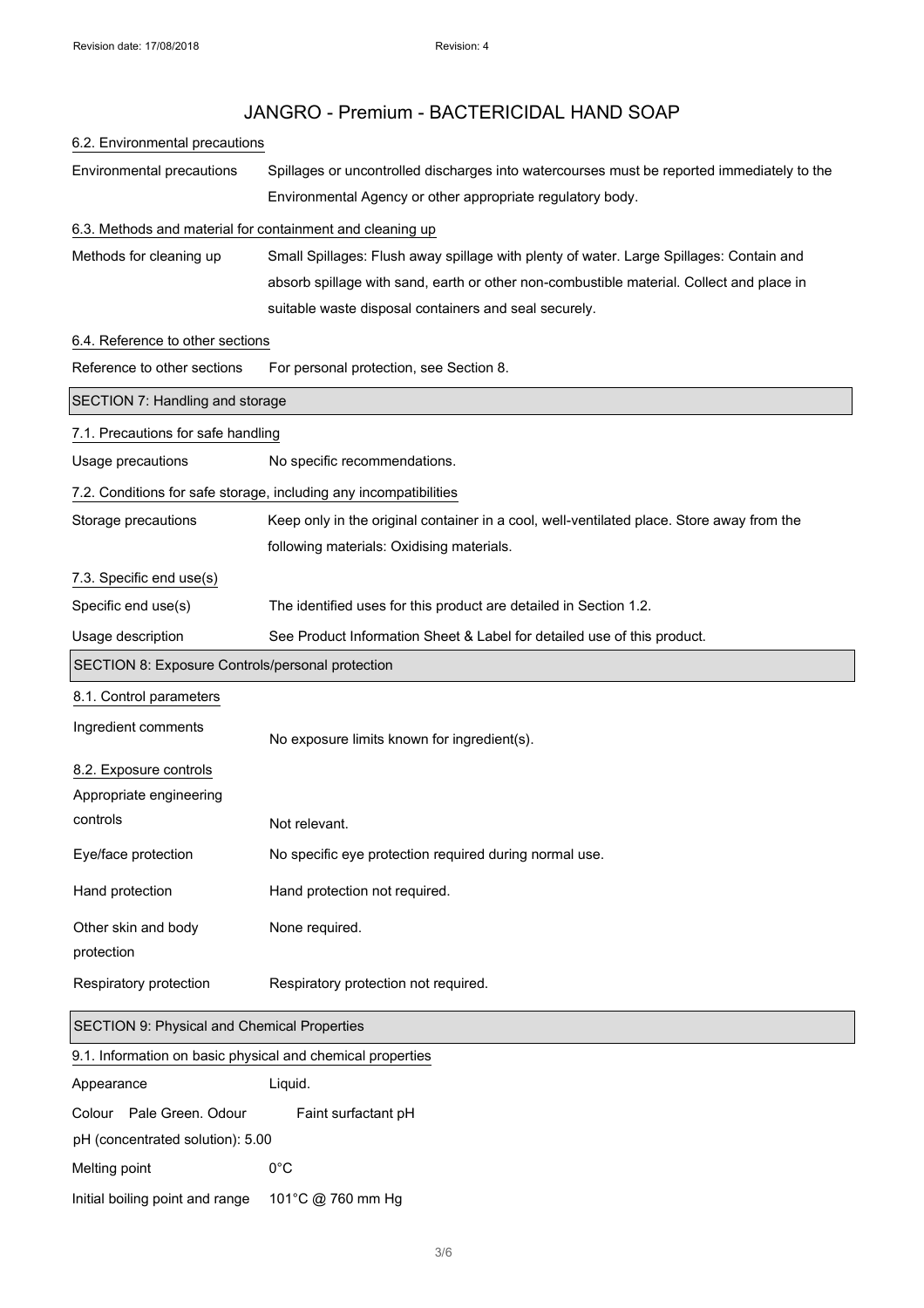|                                            | JANGRO - Premium - BACTERICIDAL HAND SOAP                                                                                                                                                                                                                                                |
|--------------------------------------------|------------------------------------------------------------------------------------------------------------------------------------------------------------------------------------------------------------------------------------------------------------------------------------------|
| Flash point                                | Boils without flashing.                                                                                                                                                                                                                                                                  |
| Relative density                           | 1.014 @ 20°C                                                                                                                                                                                                                                                                             |
| Solubility(ies)                            | Soluble in water.                                                                                                                                                                                                                                                                        |
| 9.2. Other information                     |                                                                                                                                                                                                                                                                                          |
| Other information                          | None.                                                                                                                                                                                                                                                                                    |
| SECTION 10: Stability and reactivity       |                                                                                                                                                                                                                                                                                          |
| 10.1. Reactivity                           |                                                                                                                                                                                                                                                                                          |
| Reactivity                                 | There are no known reactivity hazards associated with this product.                                                                                                                                                                                                                      |
| 10.2. Chemical stability                   |                                                                                                                                                                                                                                                                                          |
| Stability                                  | No particular stability concerns.                                                                                                                                                                                                                                                        |
| 10.3. Possibility of hazardous reactions   |                                                                                                                                                                                                                                                                                          |
| Possibility of hazardous                   | See sections 10.1, 10.4 & 10.5 reactions                                                                                                                                                                                                                                                 |
| 10.4. Conditions to avoid                  |                                                                                                                                                                                                                                                                                          |
| Conditions to avoid                        | There are no known conditions that are likely to result in a hazardous situation.                                                                                                                                                                                                        |
| 10.5. Incompatible materials               |                                                                                                                                                                                                                                                                                          |
| Materials to avoid                         | No specific material or group of materials is likely to react with the product to produce a                                                                                                                                                                                              |
|                                            | hazardous situation.                                                                                                                                                                                                                                                                     |
| 10.6. Hazardous decomposition products     |                                                                                                                                                                                                                                                                                          |
| Hazardous decomposition                    | No known hazardous decomposition products.                                                                                                                                                                                                                                               |
| products                                   |                                                                                                                                                                                                                                                                                          |
| SECTION 11: Toxicological information      |                                                                                                                                                                                                                                                                                          |
| 11.1. Information on toxicological effects |                                                                                                                                                                                                                                                                                          |
| <b>Toxicological effects</b>               | We have not carried out any animal testing for this product. Any ATE figures quoted below are<br>from Toxicity Classifications that have been carried out using ATE (Acute Toxicity Estimate)<br>Calculation Method using LD50 or ATE figures provided by the Raw Material Manufacturer. |
| Other health effects                       | Low oral toxicity, but ingestion may cause irritation of the gastro-intestinal tract.                                                                                                                                                                                                    |
| Acute toxicity - oral                      |                                                                                                                                                                                                                                                                                          |
| Notes (oral LD <sub>50</sub> )             | Based on available data the classification criteria are not met.                                                                                                                                                                                                                         |
| ATE oral (mg/kg)                           | 59,111.11111111                                                                                                                                                                                                                                                                          |
| SECTION 12: Ecological Information         |                                                                                                                                                                                                                                                                                          |
| Ecotoxicity                                | Not regarded as dangerous for the environment.                                                                                                                                                                                                                                           |
| 12.1. Toxicity                             |                                                                                                                                                                                                                                                                                          |
| Toxicity                                   | We have not carried out any Aquatic testing, therefore we have no Aquatic Toxicity Data                                                                                                                                                                                                  |
|                                            | specifically for this product. The Aquatic Toxicity Data, where provided by the raw material                                                                                                                                                                                             |
|                                            | manufacturer for ingredients with aquatic toxicity, can be made available on request.                                                                                                                                                                                                    |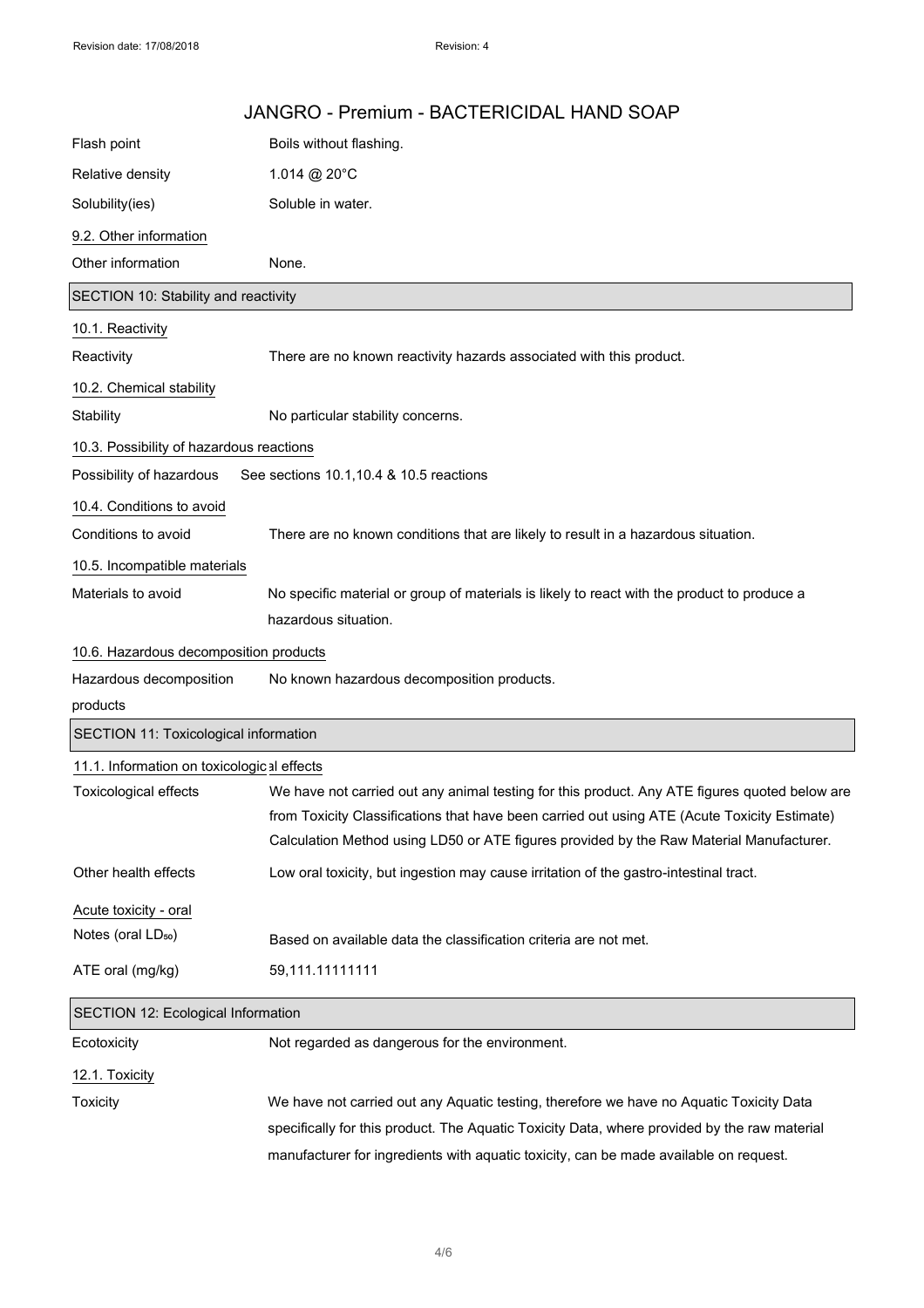### 12.2. Persistence and degradability

Persistence and degradability The surfactant(s) contained in this product complies(comply) with the biodegradability criteria as laid down in Regulation (EC) No. 648/2004 on detergents.

### 12.3. Bioaccumulative potential

Bioaccumulative potential The product does not contain any substances expected to be bioaccumulating. 12.4.

Mobility in soil

Mobility **Not known.** 

12.5. Results of PBT and vPvB assessment

Results of PBT and vPvB This product does not contain any substances classified as PBT or vPvB.

assessment

12.6. Other adverse effects

Other adverse effects Not known.

SECTION 13: Disposal considerations

### 13.1. Waste treatment methods

Disposal methods Small amounts (less than 5 Litres) of unwanted product may be flushed with water to sewer. Larger volumes must be sent for disposal by approved waste contractor. Consign empty container to normal waste.

SECTION 14: Transport information

General Not classified for Transport.

14.1. UN number 14.2. UN proper shipping name 14.3. Transport hazard class(es) 14.4. Packing group 14.5. Environmental

hazards 14.6. Special precautions for user 14.7. Transport in bulk according to Annex II of MARPOL and the IBC Code

SECTION 15: Regulatory information

|                      | 15.1. Safety, health and environmental regulations/legislation specific for the substance or mixture |
|----------------------|------------------------------------------------------------------------------------------------------|
| National regulations | This is a Cosmetic product, therefore the GHS/CLP Regulations do not apply.                          |
| EU legislation       | European Cosmetics Regulation N° 1223/2009.                                                          |
|                      | This product is a Cosmetic so although the GHS/CLP Regulations do not apply the Safety               |
|                      | Data Sheet has been prepared in accordance with REACH Commission Regulation (EU)                     |
|                      | No 2015/830 (which amends Regulation (EC) No 453/2010 & 1907/2006).                                  |

#### 15.2. Chemical safety assessment

No chemical safety assessment has been carried out as not applicable as this product is a mixture.

| <b>SECTION 16: Other information</b> |                                                                             |  |
|--------------------------------------|-----------------------------------------------------------------------------|--|
| Abbreviations and acronyms           | PBT: Persistent, Bioaccumulative and Toxic substance.                       |  |
| used in the safety data sheet        | vPvB: Very Persistent and Very Bioaccumulative.                             |  |
|                                      | ATE: Acute Toxicity Estimate.                                               |  |
|                                      | REACH: Registration, Evaluation, Authorisation and Restriction of Chemicals |  |
|                                      | Regulation (EC) No 1907/2006.                                               |  |
|                                      | GHS: Globally Harmonized System.                                            |  |
| Classification abbreviations         | NC (Not Classified)                                                         |  |
| and acronyms                         |                                                                             |  |